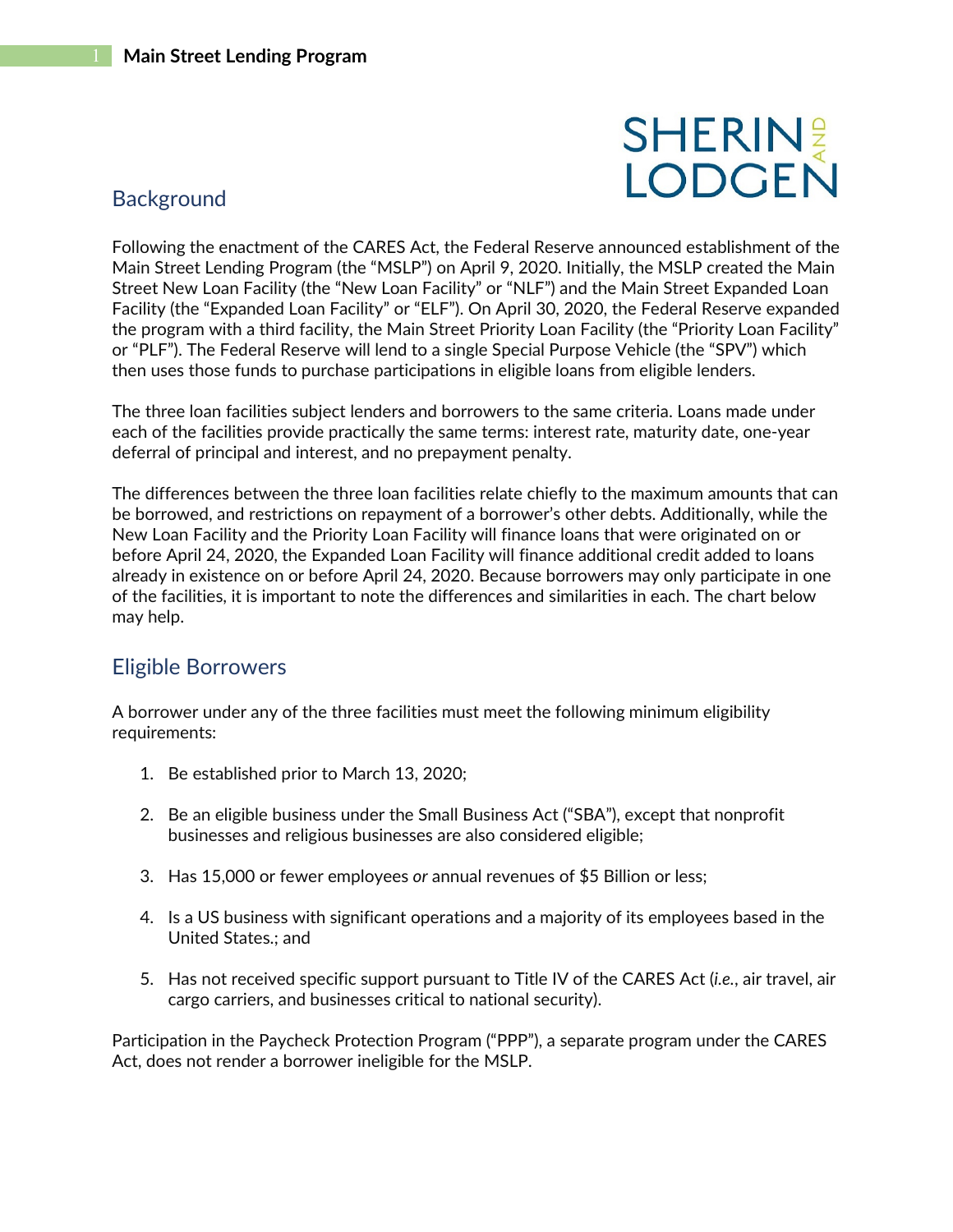Note that these requirements constitute the minimum eligibility criteria. Lenders will also do basic underwriting, including an evaluation of Borrowers' financial health, prior to approving a loan. Borrowers must certify that they have a reasonable basis to believe that, as of the date of origination of the loan, and after giving effect to the loan, it has the ability to meet its financial obligations for at least the next 90 days and does not expect to file for bankruptcy during that period. Borrowers must also comply with applicable restrictions in the CARES Act on buying back company stock (except as required by pre-existing contracts), paying dividends and making other capital contributions, as well as limitations on executive compensation.

In calculating a Borrower's employee count, the program looks to the average total number of employees for each pay period during the 12 months prior to loan origination, including any parttime, seasonal, or otherwise employed persons, excluding volunteers and independent contractors. Borrowers should count their own employees and those employed by their affiliates. In calculating annual revenue, a Borrower may choose either (a) its (and its affiliates') annual "revenue" reported on its 2019 audited financial statements pursuant to GAAP; or (b) its (and its affiliates') annual receipts for the fiscal year 2019 reported on its 2019 federal tax return.

The MSLP uses the same SBA affiliation rules as the PPP, and may be determined based on (a) common ownership; (b) stock options, convertible securities and agreements to merge; (c) common management; (d) common identity of interest (including common investments and economic dependence); or (e) franchise agreements. Note however, that unlike under the PPP, the hospitality industry is not exempted from the SBA's affiliation rules under the MSLP.

#### Terms of the Loans

The Federal Reserve's term sheets for the three loan facilities are summarized in the chart below, and are also available in the links just below:

[New Loan Facility](file://SL-FS2016/data/DOCS/051355/00000/00967164.PDF) [Priority Loan Facility](file://SL-FS2016/data/DOCS/051355/00000/00967166.PDF) [Expanded Loan Facility](file://SL-FS2016/data/DOCS/051355/00000/00967167.PDF)

|                   | Main Street New Loan Facility | Main Street Priority Loan<br><b>Facility</b> | Main Street Expanded Loan<br><b>Facility</b> |
|-------------------|-------------------------------|----------------------------------------------|----------------------------------------------|
| Term              | 4 years                       |                                              |                                              |
| Minimum Loan Size | \$500,000                     |                                              | \$10,000,000                                 |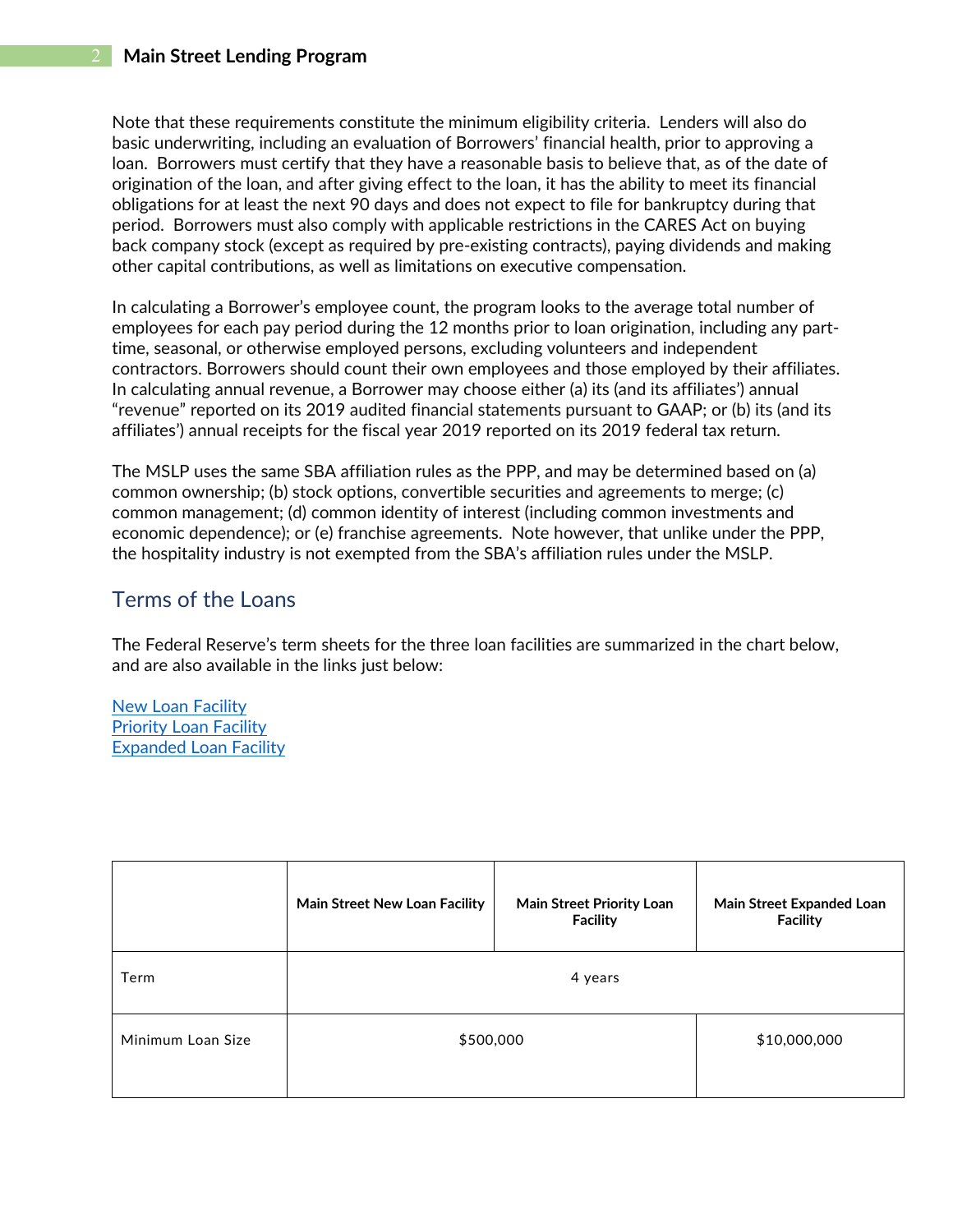|                                                   | <b>New Loan Facility</b>                                                                                                                             | <b>Priority Loan Facility</b>                                                                                                                       | <b>Expanded Loan Facility</b>                                                                                                                                                                                                 |
|---------------------------------------------------|------------------------------------------------------------------------------------------------------------------------------------------------------|-----------------------------------------------------------------------------------------------------------------------------------------------------|-------------------------------------------------------------------------------------------------------------------------------------------------------------------------------------------------------------------------------|
| Maximum Loan Size                                 | The lesser of:<br>(a) \$25M, or<br>(b) $4x 2019$ adjusted<br><b>EBITDA</b> less existing<br>outstanding and undrawn<br>available debt $1$            | The lesser of:<br>(a) \$25M, or<br>(b) $6x 2019$ adjusted<br><b>EBITDA</b> less existing<br>outstanding and undrawn<br>available debt <sup>1.</sup> | The lesser of:<br>(a) $$200M,$<br>(b) 35% of less existing<br>outstanding and undrawn<br>available debt, or<br>(c) 6x 2019 adjusted<br><b>EBITDA</b> less existing<br>outstanding and undrawn<br>available debt <sup>1.</sup> |
| <b>Participation Amount</b><br>Retained by Lender | 5%                                                                                                                                                   | 15%                                                                                                                                                 | 5%                                                                                                                                                                                                                            |
| Repayment                                         | Year 1: 100% principal and<br>interest payments deferred<br>Year 2: 33.33%<br>Year 3: 33.33%<br>Year 4:33.33%<br>(unpaid interest is<br>capitalized) | Year 1: 100% principal and interest payments deferred<br>Year 2: 15%<br>Year 3: 15%<br>Year 4: 70%<br>(unpaid interest is capitalized)              |                                                                                                                                                                                                                               |
| <b>Interest Rate</b>                              | LIBOR (1 or 3 month) + $3\%$                                                                                                                         |                                                                                                                                                     |                                                                                                                                                                                                                               |
| Loan Security                                     | Secured or Unsecured                                                                                                                                 |                                                                                                                                                     | Secured or Unsecured (if the<br>underlining loan is secured,<br>then the upsized tranche must<br>also be secured)                                                                                                             |

<span id="page-2-0"></span><sup>&</sup>lt;sup>1</sup> According to the Federal Reserve's Main Street Lending Program Frequently Asked Questions ("FAQs"), existing outstanding and undrawn available debt includes "all amounts borrowed under any loan facility, including unsecured or secured loans from any bank, non-bank financial institution, or private lender, as well as any publicly issued bonds or private placement facilities" and "all unused commitments under any loan facility, excluding (1) any undrawn commitment that serves as a backup line for commercial paper issuance, (2) any undrawn commitment that is used to finance receivables (including seasonal financing of inventory), (3) any undrawn commitment that cannot be drawn without additional collateral, (4) any undrawn commitment that is no longer available due to change in circumstance. Existing outstanding and undrawn available debt should be calculated as of the date of the loan application." See G-2 of the FAQs: [https://www.federalreserve.gov/monetarypolicy/files/main-street-lending](https://www.federalreserve.gov/monetarypolicy/files/main-street-lending-faqs.pdf)[faqs.pdf](https://www.federalreserve.gov/monetarypolicy/files/main-street-lending-faqs.pdf)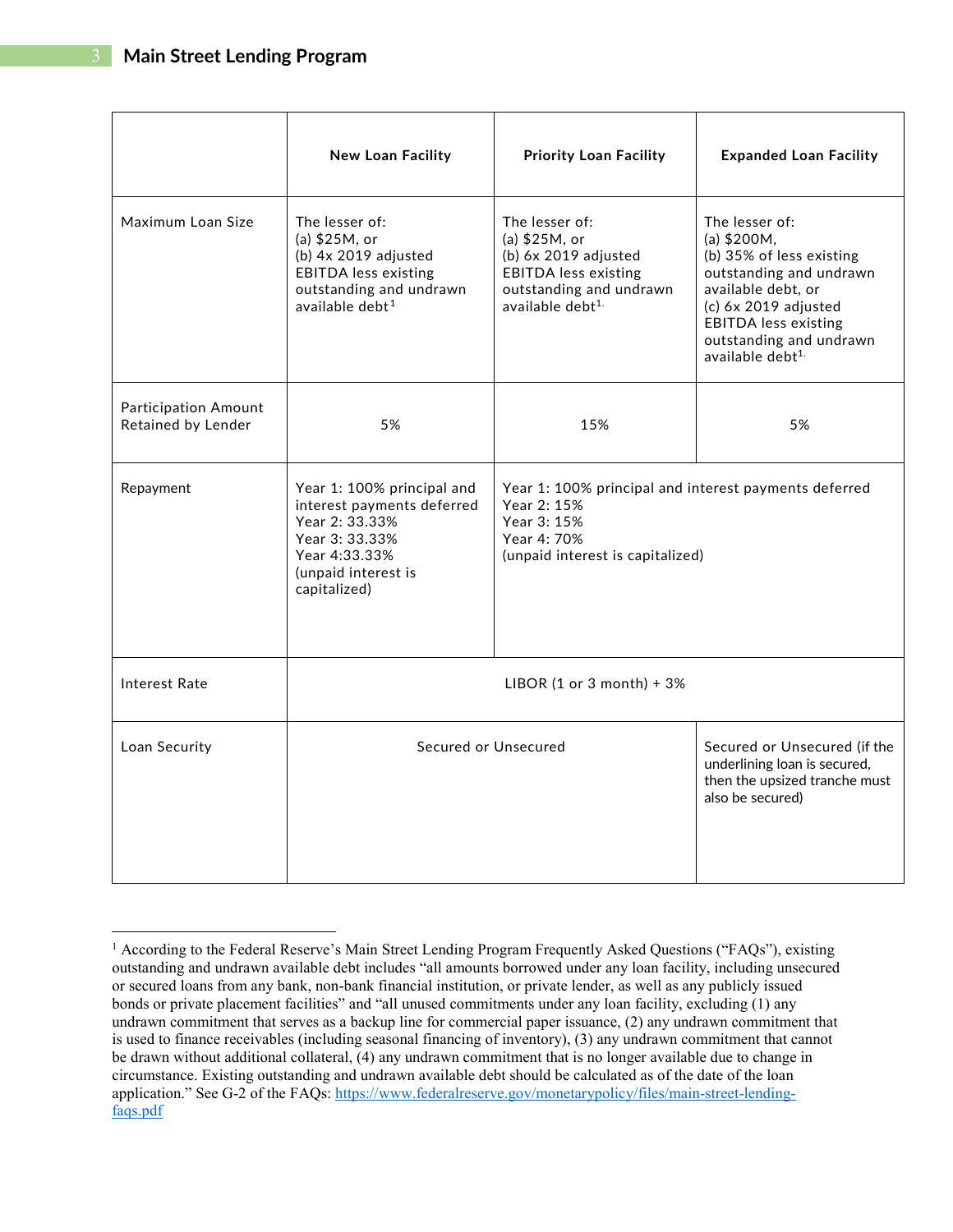|                                               | <b>New Loan Facility</b>                                                                                                                                                                                                                                                                                                                                                       | <b>Priority Loan Facility</b>                                                                                                                                                                                                                                                                                                                                                                                                                                                                                 | <b>Expanded Loan Facility</b>                                                                                                                                                                                                                                                                                                                                                                                                                                   |
|-----------------------------------------------|--------------------------------------------------------------------------------------------------------------------------------------------------------------------------------------------------------------------------------------------------------------------------------------------------------------------------------------------------------------------------------|---------------------------------------------------------------------------------------------------------------------------------------------------------------------------------------------------------------------------------------------------------------------------------------------------------------------------------------------------------------------------------------------------------------------------------------------------------------------------------------------------------------|-----------------------------------------------------------------------------------------------------------------------------------------------------------------------------------------------------------------------------------------------------------------------------------------------------------------------------------------------------------------------------------------------------------------------------------------------------------------|
| Priority                                      | At origination and as long<br>as a NLF loan is<br>outstanding, it cannot be<br>contractually subordinated<br>to any of Borrower's other<br>loans.<br>Borrowers with existing<br>debt (either secured or<br>unsecured) are not<br>prevented from obtaining a<br>subsequent NLF loan, but<br>existing lenders cannot<br>require contractual<br>subordination of the NLF<br>loan. | At origination and as long<br>as the PLF loan is<br>outstanding, it must be<br>senior to or pari passu with<br>all other debt of Borrower<br>(other than mortgage<br>debt).<br>Borrowers with existing<br>debt (other than mortgage<br>debt) will be required to<br>make such existing debt<br>subordinate to or on equal<br>footing with the PLF loan.<br>It is unclear in the<br>regulations whether<br>subsequent mortgages may<br>also take priority over a<br>PLF loan similar to existing<br>mortgages. | At upsizing and as long as<br>the ELF upsized tranche is<br>outstanding, it must be<br>senior to or pari passu with<br>all other debt of Borrower<br>(other than mortgage debt).<br>Borrowers with existing<br>debt (other than mortgage<br>debt) will be required to<br>make such existing debt<br>subordinate to or on equal<br>footing with the ELF<br>upsized tranche. As with<br>the PLF, the priority<br>treatment of subsequent<br>mortgages is unclear. |
| Fees                                          | Transaction Fee: Lender will pay the SPV 100 basis points<br>of the principal amount of the loan (which the lender may<br>pass through to the Borrower).<br>Origination Fee: Borrower will pay the lender up to 100<br>basis points of the principal amount of the loan.                                                                                                       |                                                                                                                                                                                                                                                                                                                                                                                                                                                                                                               | Transaction Fee: Lender will<br>pay the SPV 75 basis points<br>of the principal amount of<br>the upsized tranche (which<br>the lender may pass<br>through to the Borrower).<br>Origination Fee:<br>Borrower will pay the<br>lender up to 75 basis points<br>of the principal amount of<br>the upsized tranche.                                                                                                                                                  |
| Restrictions on<br>Repayment of Other<br>Debt | Borrower must refrain from<br>using loan proceeds to<br>repay any other of<br>Borrower's existing loans,<br>unless a payment is<br>mandatory and due.                                                                                                                                                                                                                          | Borrower must refrain<br>from using proceeds of<br>eligible loans to repay any<br>other loans, unless a<br>payment is mandatory and<br>due, but may, at the time<br>of origination, refinance<br>existing debt owed to<br>another lender (i.e. not the<br>lender making the<br>Preferred Loan Facility<br>loan).                                                                                                                                                                                              | Borrower must refrain from<br>using loan proceeds to<br>repay any other of<br>Borrower's existing loans,<br>unless a payment is<br>mandatory and due.                                                                                                                                                                                                                                                                                                           |